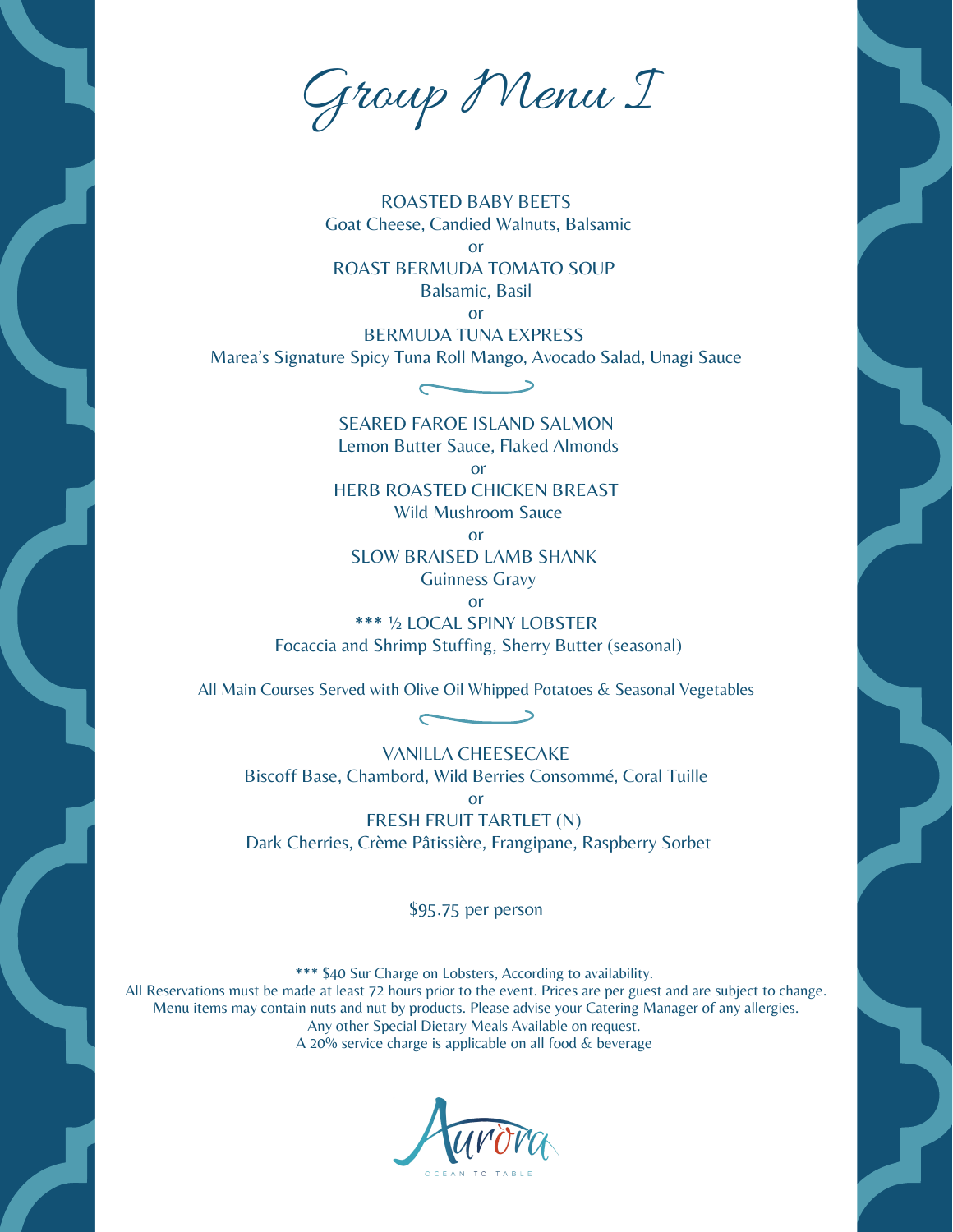Group Menu II

CREAMY BURRATA Heirloom Tomatoes, Avocado, Pickled Red Onions, Raspberry Balsamic Reduction or

> CHICKEN LIVER AND COGNAC PARFAIT Tarragon Truffle Butter, Red Onion Chutney, House Sour Dough

> > or

GRILLED OCTOPUS Pumpkin Hummus, Fennel & Arugula Salad

 $\overline{\phantom{0}}$ BERMUDA ONION SOUP

Gruyere Croutons, Veal Broth, Caramelized Onions

or

CLASSIC CAESAR SALAD Shredded Romaine, Shaved Parmesan, Garlic Croutons, House Made Aioli

 $\overline{\phantom{a}}$ 

DRY AGED STRIPLOIN Green Peppercorn Sauce or BLACKENED BERMUDA FISH Grilled Pineapple Salsa or HERB ROASTED CHICKEN BREAST Wild Mushroom Sauce

or

\*\*\* ½ LOCAL SPINY LOBSTER Focaccia and Shrimp Stuffing, Sherry Butter (seasonal)

All Main Courses Served with Olive Oil Whipped Potatoes & Seasonal Vegetables  $\overline{\phantom{0}}$ 

> MOLTEN CHOCOLATE CAKE Dark Chocolate Sauce, Vanilla Gelato

> > or

FROZEN ORANGE PARFAIT Whisky Caramel Sauce, Sesame Tuille

\$115.75 per person

\*\*\* \$40 Sur Charge on Lobsters, According to availability.

All Reservations must be made at least 72 hours prior to the event. Prices are per guest and are subject to change. Menu items may contain nuts and nut by products. Please advise your Catering Manager of any allergies. Any other Special Dietary Meals Available on request. A 20% service charge is applicable on all food & beverage